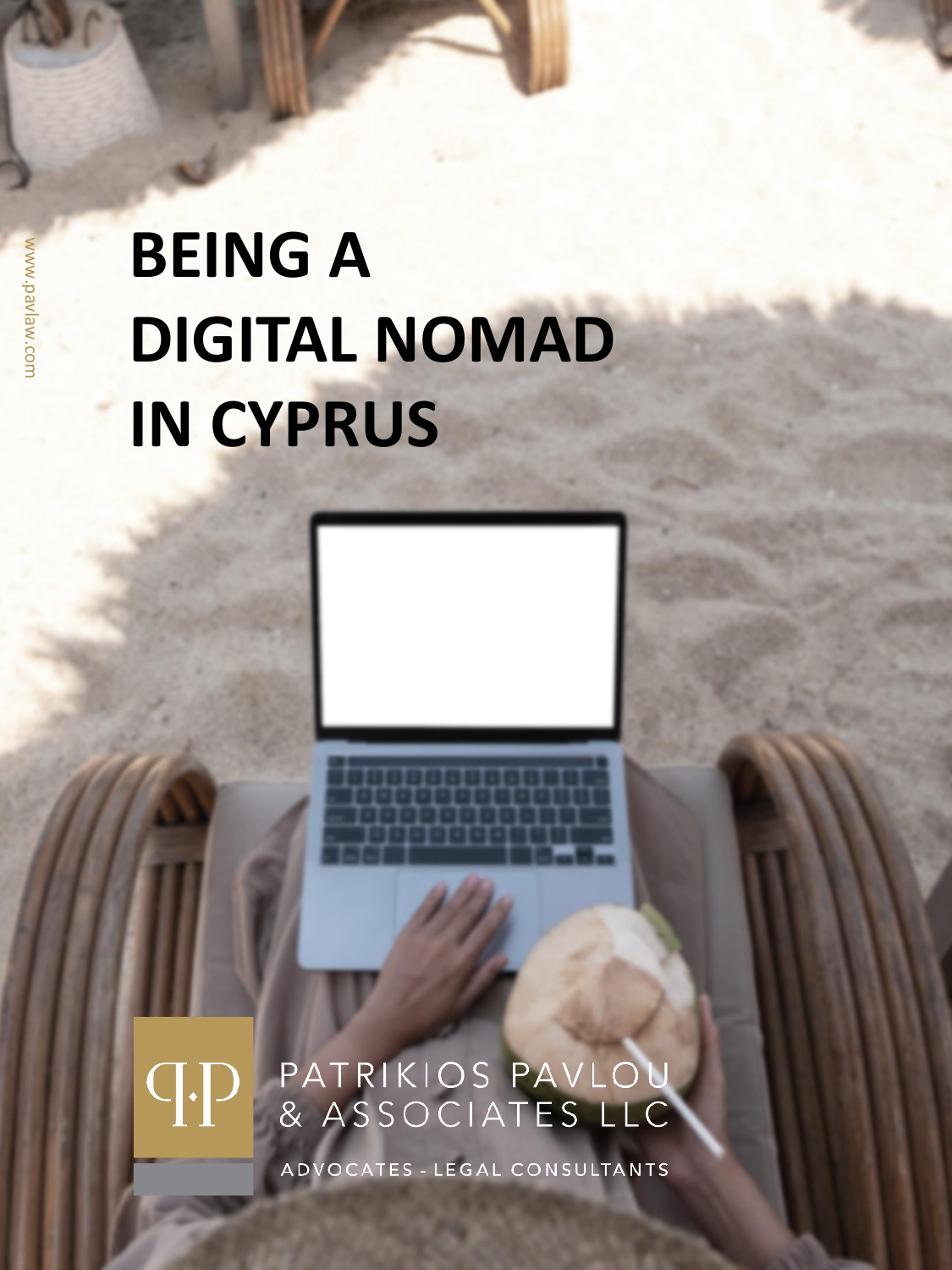#### The rise of Digital Nomads **Nomad Visa**

The outspread of the covid-19 pandemic left people worldwide with no other choice but to find ways to adjust to the new normal. While two years ago the concept of being a digital nomad could sound to most of us, more like a concept coming out from a science fiction film, it is not implausible to say that covid-19 has put "flesh on the bones" of this concept. But what does the term "digital nomad" mean?

Digital nomads, as the term implies, are people who are location-independent and use technology to perform their job, living a nomadic lifestyle. They embrace remote work and telecommunication rather than being physically present at a company's headquarters or office. The unprecedented technological innovation of the last decades enabled a lot of people to quickly adjust to the new realities introduced along the outspread of the pandemic and it is observed that many people have embraced this nomadic way of living as their new normal. Many governments around the world immediately saw the rise in the number of digital nomads and took actions to fit this new reality in their legislative framework by introducing digital nomad visa schemes.



# The Cyprus Digital

The Cyprus government has recently announced its new strategy to attract business, expected to take effect on 1/1/2022, which could not ignore digital nomads. Thirdcountry (non-EU) citizens who are self-employed, freelancers or employees working remotely for employers/clients based outside of Cyprus by making use of technological means and telecommunication would be eligible to apply for a Digital Nomad Visa. The persons to whom the Digital Nomad Visa would be granted would be entitled to remain in Cyprus for one year, with the right of renewal for two more years. They would also be able to be accompanied by their family members, to whom, a residence permit would be granted, following a relevant application made by them, and which would expire upon the expiration of the Digital Nomad Visa. During their stay in Cyprus, the spouse or the civil partner of the person who is granted a Digital Nomad Visa, and the minors of their family are not permitted to provide any dependent work or perform any form of economic activity in Cyprus.

In order to qualify for a Digital Nomad Visa, the interested person shall satisfy, inter alia, the below necessary requirements:

■ be able to prove that he/she has sufficient funds, in the form of fixed income, to cover his/her living expenses for the whole duration of his/her stay in Cyprus.

> Sufficient funds have been set to the amount of EUR 3.500 (Euro, three thousand five hundred) per month and shall be proved by the employment agreement or other relevant proof, as the case may be, and a bank account. This said amount shall be increased by 20% (twenty per cent) if there is a spouse/civil partner and by 15% (fifteen per cent) for each child;

- shall have healthcare coverage (General Healthcare System – GHS); and
- shall have a clean criminal record by the country of his/her residence.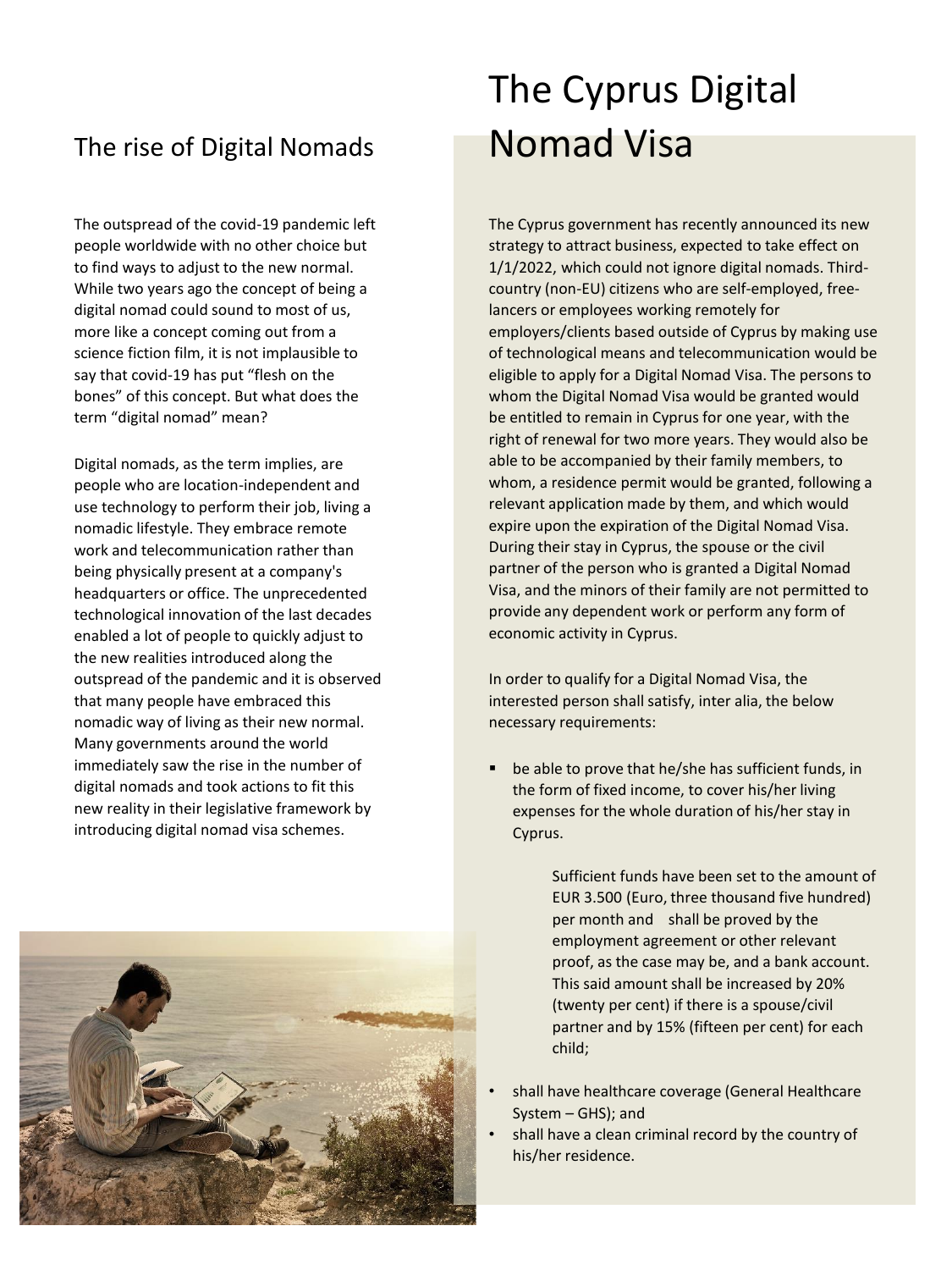### Why Cyprus?

Other than enjoying the shimmering Mediterranean horizon in front of the working desk and nine months of sunshine, there are many more reasons why digital nomads could, undeniably, find their safe haven in Cyprus. Cyprus is a member state of the European Union and one of the safest countries to live in around the world. The quality of life and the cost of living are also important factors to be considered. However, the two most important reasons to relocate to Cyprus are the ease of setting up a business and the taxation in Cyprus.

Cyprus has been characterized as a new upcoming and promising technological and innovation hub. Apart from offering a very easy and efficient way to set up a business, the government has been incentivizing start-ups. The infrastructure is very well accommodating business growth and there is high level of professionalism in all sectors. Furthermore, it is important to note that the new Investment Program that has been announced by the Cyprus government, provides also for a business facilitation unit which would be responsible to provide services for the setting up of a business by undertaking the registration of a company with the Cyprus Registrar of Companies and the approval of the name of the company, the registration with the Social Insurance Service and the tax authorities, the guidance in relation to the necessary licences and permits for operation in Cyprus and the expediting of the issuance of any residence or work permits, if necessary.

As far as it concerns the tax treatment of the digital nomads, the "60-day rule" could perfectly work for them. This rule entitles a person who stays in Cyprus for at least 60 days in the tax year (the 60 days do not need to be consecutive), exercises a business here and maintains (by owning or leasing) a permanent home in Cyprus, and provided that he/she is not physically present in any other country, for one or more periods exceeding in aggregate 183 days in the same tax year and is not a tax resident in any other country for the same year, to be deemed as a Cyprus tax resident in that year. In any case a person can become a Cyprus tax resident pursuant to a numerical day test (be spending 183 days in the tax year, on the island). A Cyprus tax resident is taxed on his/her worldwide income, while credit is being granted for any foreign taxes paid. Given the low tax rates, applicable to individuals and to corporations, the numerous tax incentives, deductions and exemptions offered and the extensive network of double tax treaties to which Cyprus is a party, Cyprus is aptly considered an attractive jurisdiction for keeping the financial burden of being self-employed to manageable and competitive levels.

With the above considerations in mind, while being in Cyprus as a digital nomad, any businessman and/or entrepreneur may decide to cast anchor on the island and enjoy the benefits offered to develop business sustainability and growth.